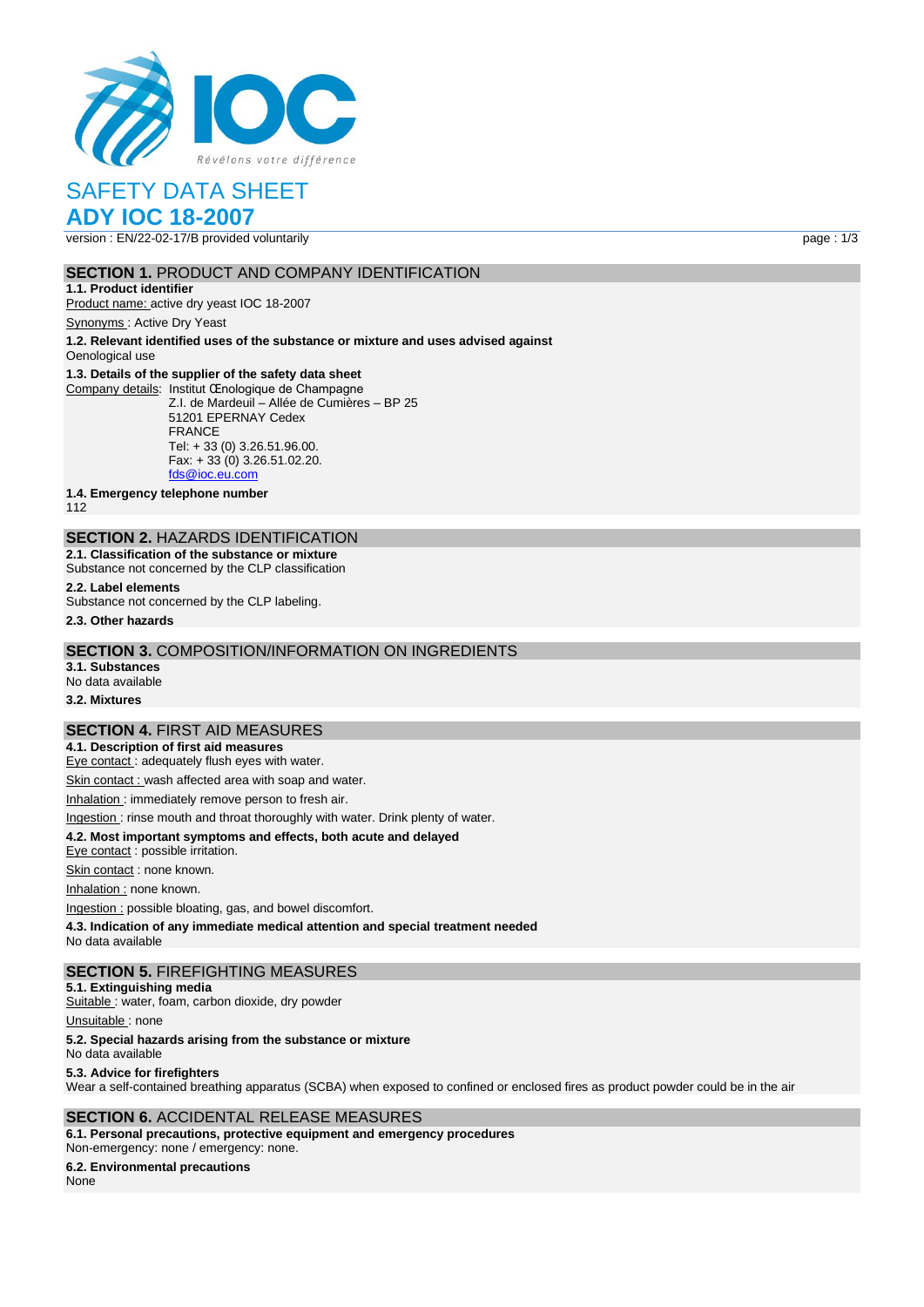

# SAFETY DATA SHEET

**ADY IOC 18-2007**

version : EN/22-02-17/B provided voluntarily page : 2/3

#### **6.3. Methods and material for containment and cleaning up**

Use a vacuum or broom and dust pan. Vacuum up or sweep the spill into a dust pan. Powder may be collected in a container or bag before being placed in the trash. Dispose of waste in the proper receptacle for trash.

**6.4. Reference to other sections**

See Sections 8 and 13 for disposal of the substance

### **SECTION 7.** HANDLING AND STORAGE

**7.1. Precautions for safe handling** Handling: avoid breathing dust. Avoid contact with eyes.

Occupational hygiene : wash hands thoroughly after handling.

**7.2. Conditions for safe storage, including any incompatibilities**

Risks : not at risk for corrosion, fire, explosion, or chemical reaction.

Place of storage : no special instruction to minimize risks (see above). Store according to label directions to maintain label guarantees.

Fire/explosion protection: none needed.

#### **7.3. Specific end use(s)**

Recommended packaging material: Paper bags.

## **SECTION 8.** EXPOSURE CONTROL / PERSONAL PROTECTION

**8.1. Control parameters** See section 15.

**8.2. Exposure controls**

Engineering : none

Eye/face protection : protective glasses should be worn in conditions of excessive dusting.

Skin Hand : none

Other : none. Wear appropriate clothing for work.

Respiratory protection : protective mask should be worn in conditions of excessive dusting.

Thermal protection : none

Environmental exposure : none.

## **SECTION 9.** PHYSICAL AND CHEMICAL PROPERTIES

**9.1. Information on basic physical and chemical properties** Apperance : Granuled Odour : Typical yeast Odour threshold : not Applicable pH : not Applicable Melting / freezing point : not Applicable Initial boiling point and boiling range : not Applicable Flash point: not Applicable Evaporation rate: not Applicable Flammability (solid, gas): not Applicable Upper/lower flammability or explosive limits: not Applicable Vapour pressure: not Applicable Vapour density: not Applicable Relative density: not Applicable Solubility(ies): Yes Partition coefficient: n-octanol/water: not Applicable Auto-ignition temperature: not Applicable Decomposition temperature: not Applicable Viscosity: not Applicable Explosive properties: not Applicable Oxidising properties: not Applicable **9.2. Other information**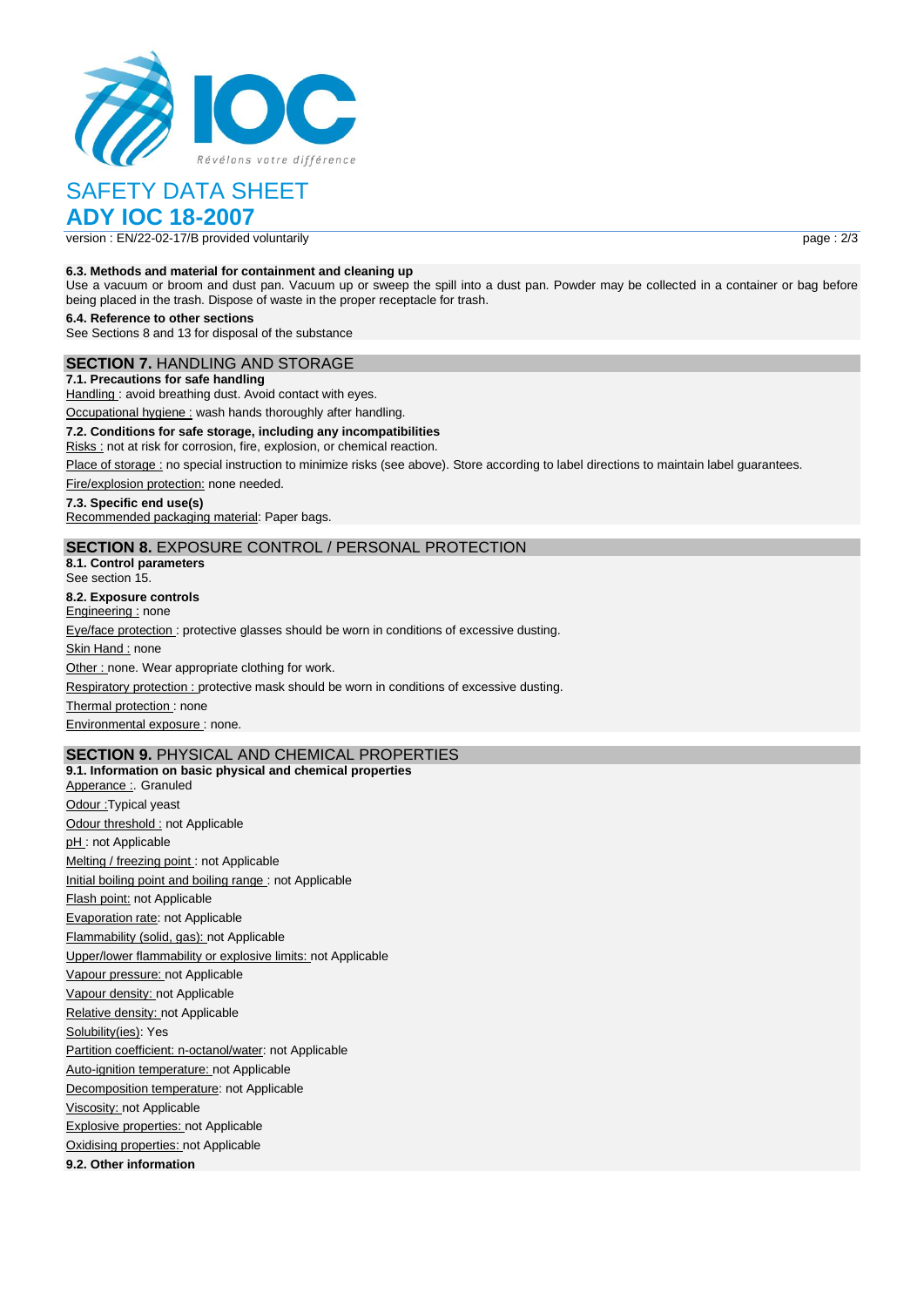

## SAFETY DATA SHEET **ADY IOC 18-2007**

version : EN/22-02-17/B provided voluntarily page : 3/3

#### **SECTION 10.** STABILITY AND REACTIVITY

**10.1. Reactivity** Not reactive **10.2. Chemical stability Stable 10.3. Possibility of hazardous reactions** None **10.4. Conditions to avoid** None **10.5. Incompatible materials** None **10.6. Hazardous decomposition products** None

#### **SECTION 11.** TOXICOLOGICAL INFORMATION

**11.1. Information on toxicological effects** Acute toxicity : no known effects. Skin corrosion/irritation : possible irritation to skin. Eye damage/irritation : possible irritation to eye.

Respiratory /Skin sensitization : possible allergic reaction or sensitization.

CMR (Carcinogenity, germ cell Mutagenicity, Reproductive toxicity) : no known effects.

#### **SECTION 12.** ECOLOGICAL INFORMATION

**12.1. Toxicity** No known ecological effects. **12.2. Persistence and degradability** No persistence and the substance is bio‐degradable. **12.3. Bioaccumulative potential** None **12.4. Mobility in soil** Not relevant **12.5. Results of PBT and vPvB assessment** Not relevant **12.6. Other adverse effects** No data available

## **SECTION 13.** DISPOSAL CONSIDERATIONS

#### **13.1. Waste treatment methods**

Waste treatment methods : product and packaging can be disposed of in regular trash or waste. No special disposal method required. Follow all applicable local laws for recycling, bagging, and disposal of trash.

### **SECTION 14.** TRANSPORT INFORMATION

**14.1. UN number** Not relevant. **14.2. UN proper shipping name** No data available **14.3. Transport hazard class(es)** No data available **14.4. Packing group** No data available

**14.5. Environmental hazards** No data available

**14.6. Special precautions for user** No data available

**14.7. Transport in bulk according to Annex II of MARPOL 73/78 and the IBC Code** No data available